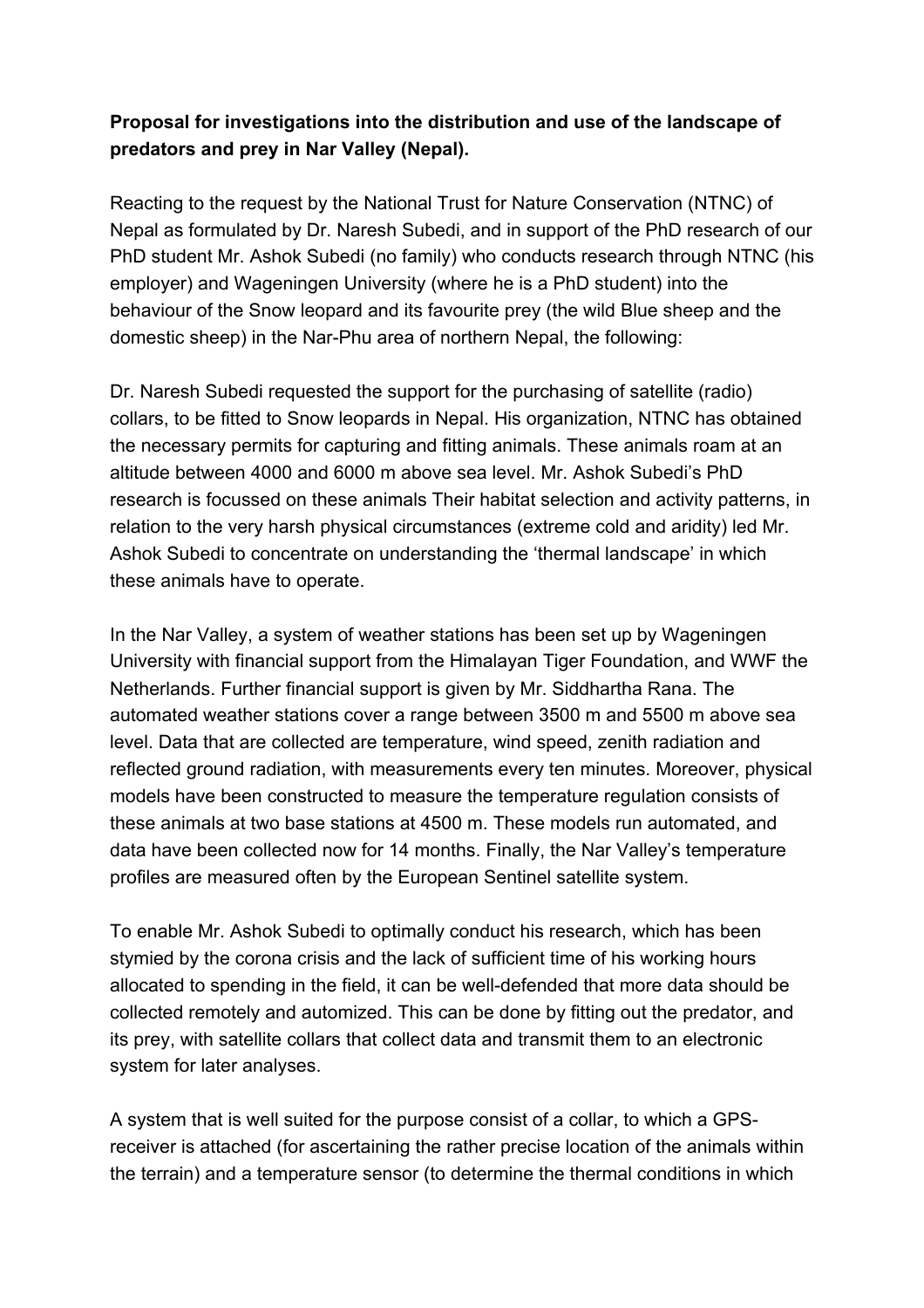the animal find itself), and a power bank to deliver the electricity for the GPS receiver and for transmitting the data to a base station. In the base station, the data are stored till someone comes and retrieves the data for analyses. Transmitting the data to a local GSM-network is not possible for two reasons, namely, the GSM-network is switched off during winter due to extreme conditions, and the local system is not very reliable and cannot handle data transmission well according to the provider who owns and operates the system locally. Transmitting the data to a satellite is possible, but the frequency of the measurements will then only be every six hours instead of every 15 minutes with a local base station. Moreover, batteries would last about one year and with the system of a local receiver it is predicted to last two years.

Because Mr. Ashok Subedi's PhD study terrain is the Nar-Phu area, we propose to finance collars for Snowe leopards in the Nar-Phu area only, with the concentration of the catching efforts in Nar. Three collars are sufficient for getting a first understanding.

The Snow leopards main wild prey consist in this area of Blue sheep. Domestic stock (seehp and goat) form an important part of the diet too.

The roaming patterns of the Snow leopards are likely to be determined by (a) prey availability, (b) human avoidance, (c) temperature) and (d) wind.

The wild prey's roaming patterns are likely to be determined by (a) grass availability, (b) predator avoidance, (c) temperature, (d) wind, and (e) avoidance of humans, dogs and domestic stock.

The roaming patterns of the domestic stock are likely to be determined by (a) grass availability, (b) temperature, and (c) wind.

To understand the Snow leopard's roaming patterns, insight in those of their two types of prey is thus essential. For Blue sheep we would be satisfied with five individuals. The catching costs will be relatively high and should be taken into the equation. For the domestic stock, which are the most numerous animals in the Nar-Phu area, we propose five collars. Their catching costs are very low.

The price for a Snow leopard collar is  $\epsilon$  450, that for a (blue) sheep (because the neck is thicker) the cost per collar is  $\epsilon$  475. Data transmission costs  $\epsilon$  99 per collar per year. Two receiver stations would suffice; they cost  $\epsilon$  1200 per station, plus a costs of  $\epsilon$  99 per year, and exclusive of batteries and solar panels.

Import duties for 2021 in Nepal are 23%.